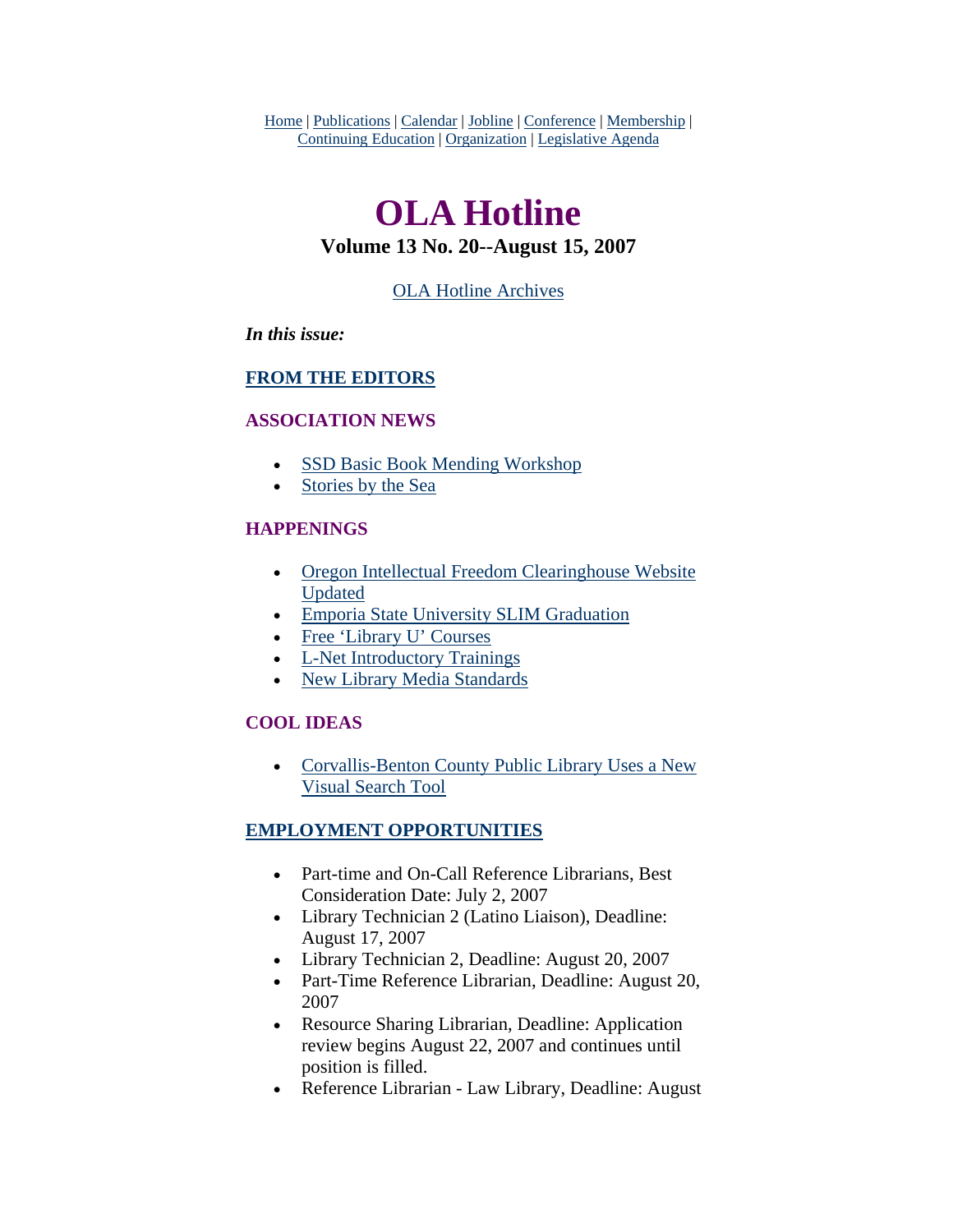24, 2007

- <span id="page-1-0"></span>• Asian Language Cataloging Librarian, Deadline: August 24, 2007
- Public Services Manager (Division Librarian), Deadline: August 24, 2007
- Head of Public Access Services, Deadline: September 1, 2007
- Library Automated Systems Manager, Deadline: September 10, 2007
- Library Director, Deadline: September 17, 2007
- Assistant Librarian (Half-Time), Open until filled
- Library Assistant (PT) Reopened, Open until filled
- Library Director, Open until filled

### **CALENDAR**

# **From the Editors**

The Hotline will begin a new feature section this edition called "Cool Ideas." This section will feature new technologies, innovative ideas, or new tools Oregon librarians are trying out. Check out this new section and feel free to pass cool ideas of your own on to Hannah Gascho Rempel at [hannah.rempel@oregonstate.edu.](mailto:hannah.rempel@oregonstate.edu)

One "cool idea" we are trying here at the Hotline is to post the Hotline News in another format. For those of you who prefer to read your news on a blog, receive news updates via RSS feed, and respond to news items in a comments section, please navigate on over to<http://olahotline.wordpress.com/> and let us know what you think.

[back to top](#page-0-0)

# **Association News**

#### **SSD Basic Book Mending Workshop**

The Support Staff Division of OLA has put together an allday, Basic Book Mending Workshop for August 24th, at Portland State University. The cost is \$60 for SSD members and \$70 for non-members. The cost covers the book mending kit, (which you get to take back with you) an SSD book bag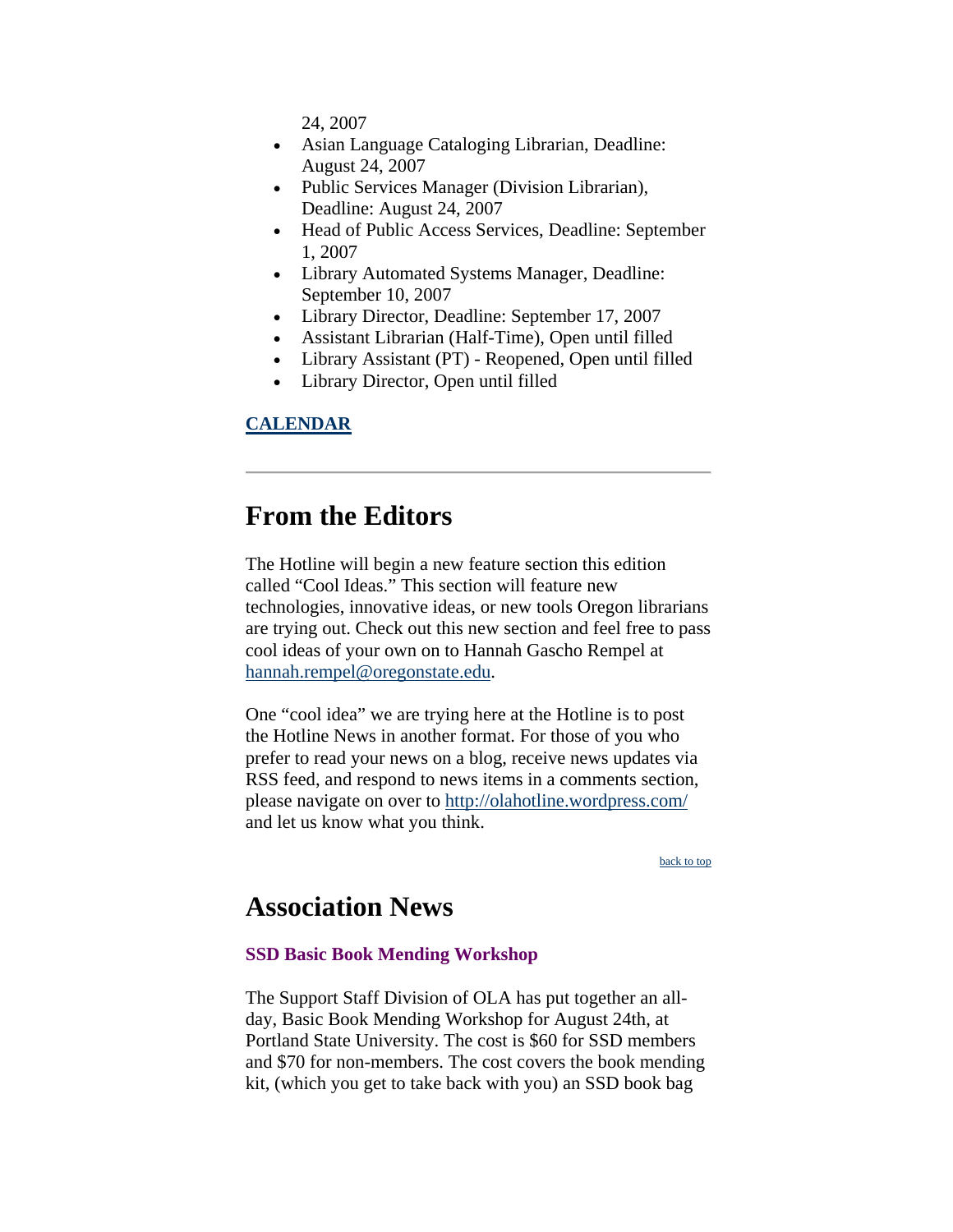<span id="page-2-0"></span>and two breaks, one in the morning and one in the after noon.

\*Lunch is "on your own". You may bring your lunch or a handout will be given to those participants requesting information on local places to eat.

Once again the workshop is based on "first come" and is limited to 10 participants. The Deadline to register is August 17th. Please e-mail Diane Bolen at [dbolen@willamette.edu](mailto:dbolen@willamette.edu) or call 503-370-6673, additional information will be sent to you. Payment can be made after you register.

[back to top](#page-0-0)

#### **Stories by the Sea**

The annual Stories by the Sea Storytelling Festival will be held at the Performing Arts Center in beautiful Newport September 21, 22, and 23. This year's featured storytellers are Elizabeth Ellis, Elaine Grinnell, and Debra Harris-Branham.

Elizabeth Ellis is a riveting storyteller who specializes in Appalachian tales, Texas tales, and stories of heroic American women. She has been a storyteller-in-residence at the International Storytelling Center and is a recipient of the Circle of Excellence Award from the National Storytelling Association.

Elaine Grinnell is an elder of the K'lallam tribe who lives on the land of her ancestors in Sequim, WA. She teaches classes in Native American basketry, cooking and drum making. Her storytelling includes legends, creation stories, and fish stories.

Debra Harris-Branham is a school librarian in Renton, WA, who also teaches storytelling at the University of Washington. She tells African-American folk tales and folk tales from around the world

Stories by the Sea will begin on Friday evening with a ghost story swap. Saturday's events include storytelling workshops by the featured storytellers, an afternoon storytelling matinee for children and an evening storytelling concert for adults. The festival concludes Sunday with an inspirational story swap and a picnic lunch with Northwest storytellers.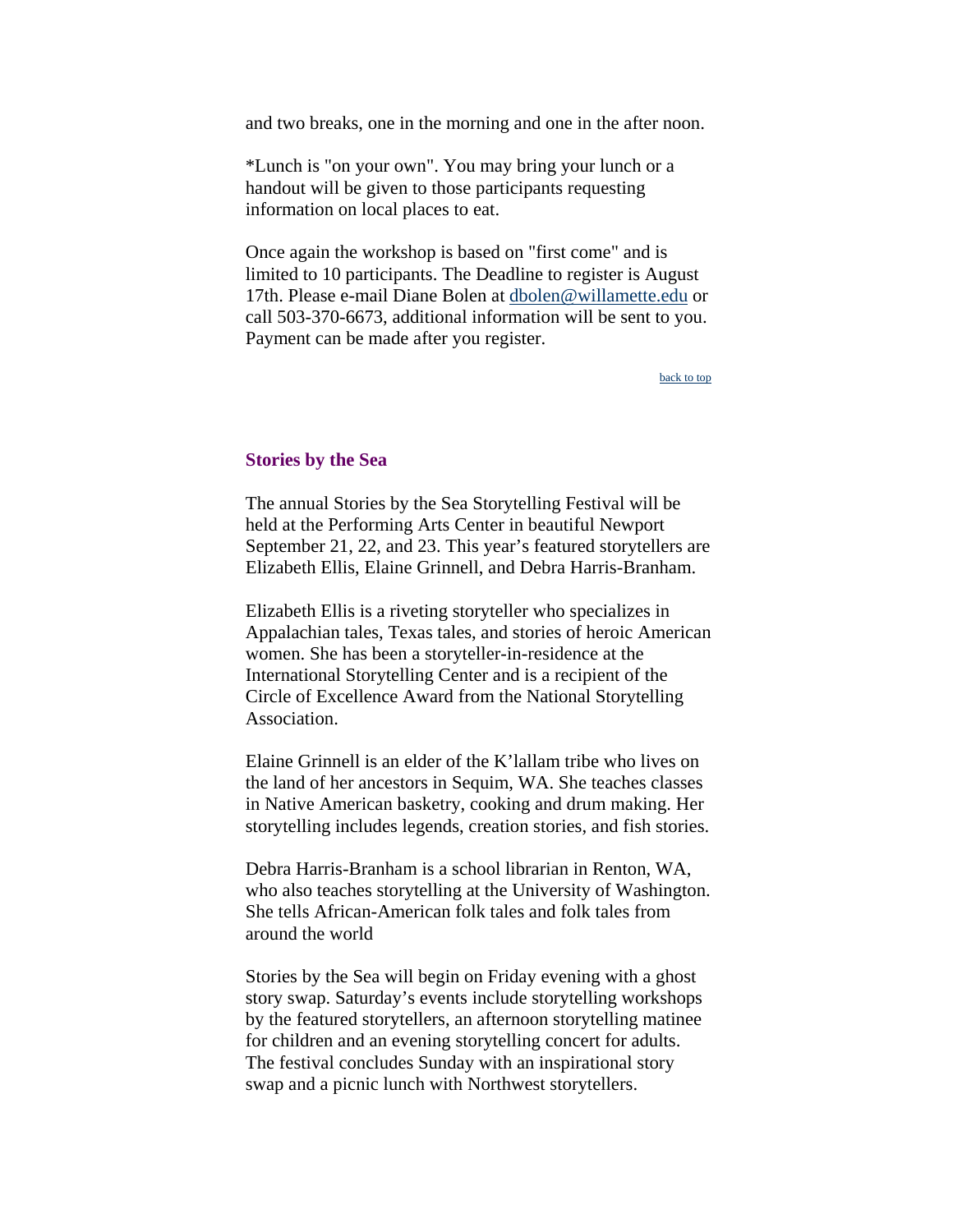<span id="page-3-0"></span>For more information, check the festival Web site, www.olaweb.org/csd/stories.html, or call Rebecca Cohen at (541) 265-3109. Stories by the Sea is sponsored by the Oregon Library Association, the Oregon Coast Council for the Arts, the Newport Public Library, the Whaler Motel, and the Jeannette Hofer Literacy Fund.

[back to top](#page-0-0)

# **Happenings**

# **Oregon Intellectual Freedom Clearinghouse Website Updated**

The Oregon Intellectual Freedom Clearinghouse (OIFC) website has been updated. Please check out the changes at <http://oregon.gov/OSL/LD/intellectual.shtml>. On the OIFC website you will find resources to help you:

- Deal with challenges to materials in your library.
- Develop library policies to prevent formal challenges.
- Establish procedures for dealing with formal challenges when they occur.
- Learn more about intellectual freedom issues in school, academic, and public libraries.
- Find out what books have been challenged in Oregon in the last 19 years.
- Report challenges at your library to OIFC.

If you have any question contact Katie Anderson, Oregon Center for the Book Coordinator; 503-378-2528, [katie.anderson@state.or.us](mailto:katie.anderson@state.or.us).

#### [back to top](#page-0-0)

#### **Emporia State University SLIM Graduation**

The library community is cordially invited to attend the graduation ceremony for the Oregon VI cohort of Emporia State University's School of Library & Information Management (SLIM), to be held on Saturday, August 25th, 2007, at 1:00 pm at Portland State University (PSU), Smith Center Ballroom. For a PSU map, see: [http://www.pdx.edu/map.html.](http://www.pdx.edu/map.html) Parking is \$4 on Saturdays in parking structure #1.

The commencement speaker will be "The Lipstick Librarian",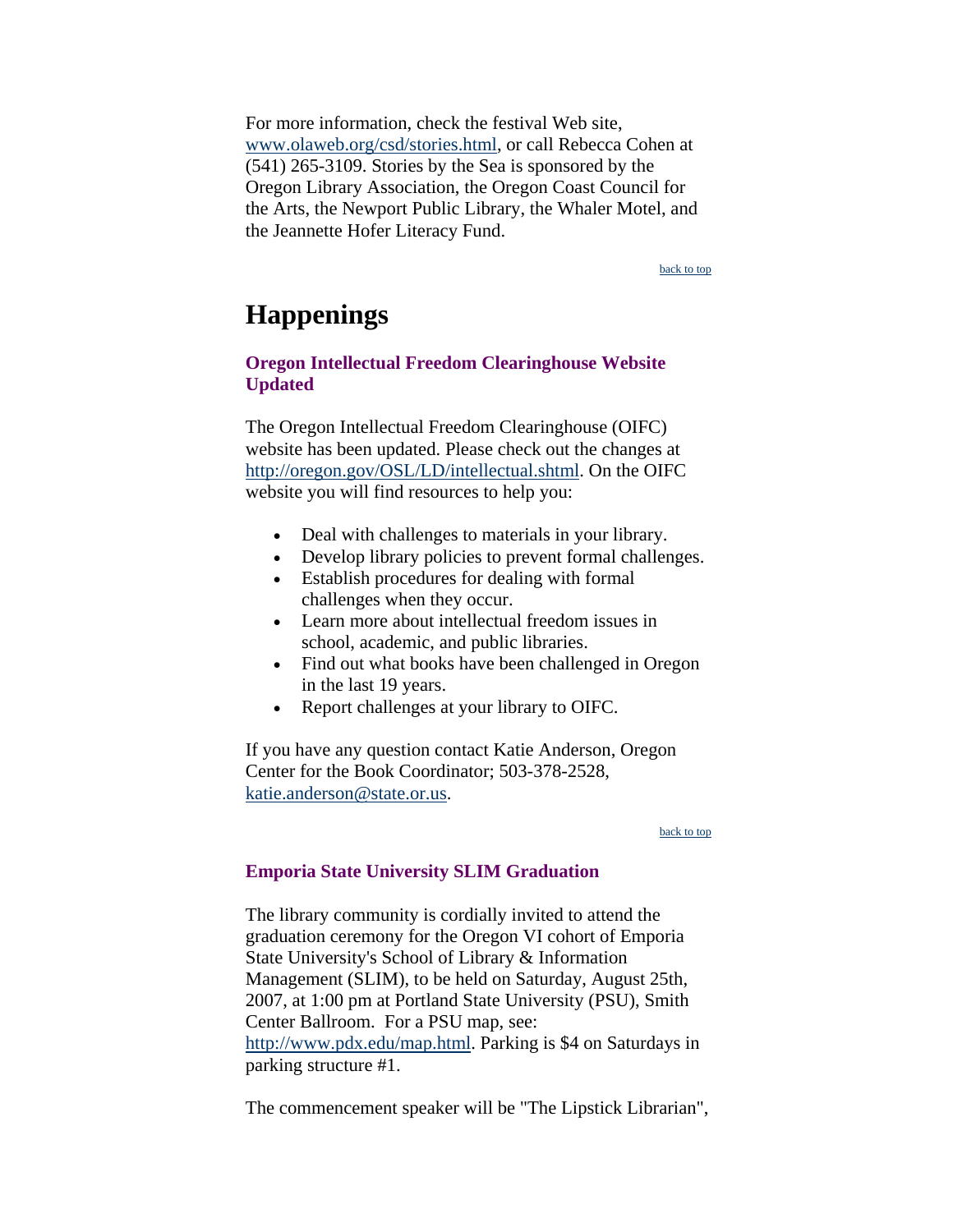<span id="page-4-0"></span>Linda Absher - - also known to Oregonians as the Humanities/Social Sciences Librarian at PSU. Oregon State Librarian, Jim Scheppke, and OLA Past President, Aletha Bonebrake, will also be featured speakers.

Questions? Contact Perri Parise [\(pparise@emporia.edu\)](mailto:pparise@emporia.edu); 503-223- 8280 or 800-236-7302.

[back to top](#page-0-0)

#### **Free 'Library U' Courses**

Free "Take-at-your-own-rate library courses. 'Library U' courses offer a great solution for anyone looking for staff development or wanting a bit of professional development themselves. Check out the course listings - there is an amazing breadth of topics, covering the basics to advanced. Courses are presented in brief modules online that take about an hour to complete.

'Library U' courses were developed through a Gates Foundation Training Grant and Illinois State Library LSTA funds and are now available to everyone. While some courses, "Laws that Affect Libraries", for example, are geared for Illinois libraries, modules such as "Weeding the Library Collection", or "Master of Disaster; Developing a Disaster Plan" apply to libraries everywhere. Go to <http://learning.libraryu.org/home/> and take a look. This is a treasure trove for library staff!

[back to top](#page-0-0)

#### **L-Net Introductory Trainings**

Introductory trainings on L-net, Oregon's Statewide Digital Reference Project, are scheduled for:

Tuesday, August 21 and Wednesday, August 22, 9:00 - 2:30 both days Oregon Institute of Technology Library 3201 Campus Drive Klamath Falls, OR 97601

Friday, September 14 and Friday, September 21, 9:00 - 2:30 both days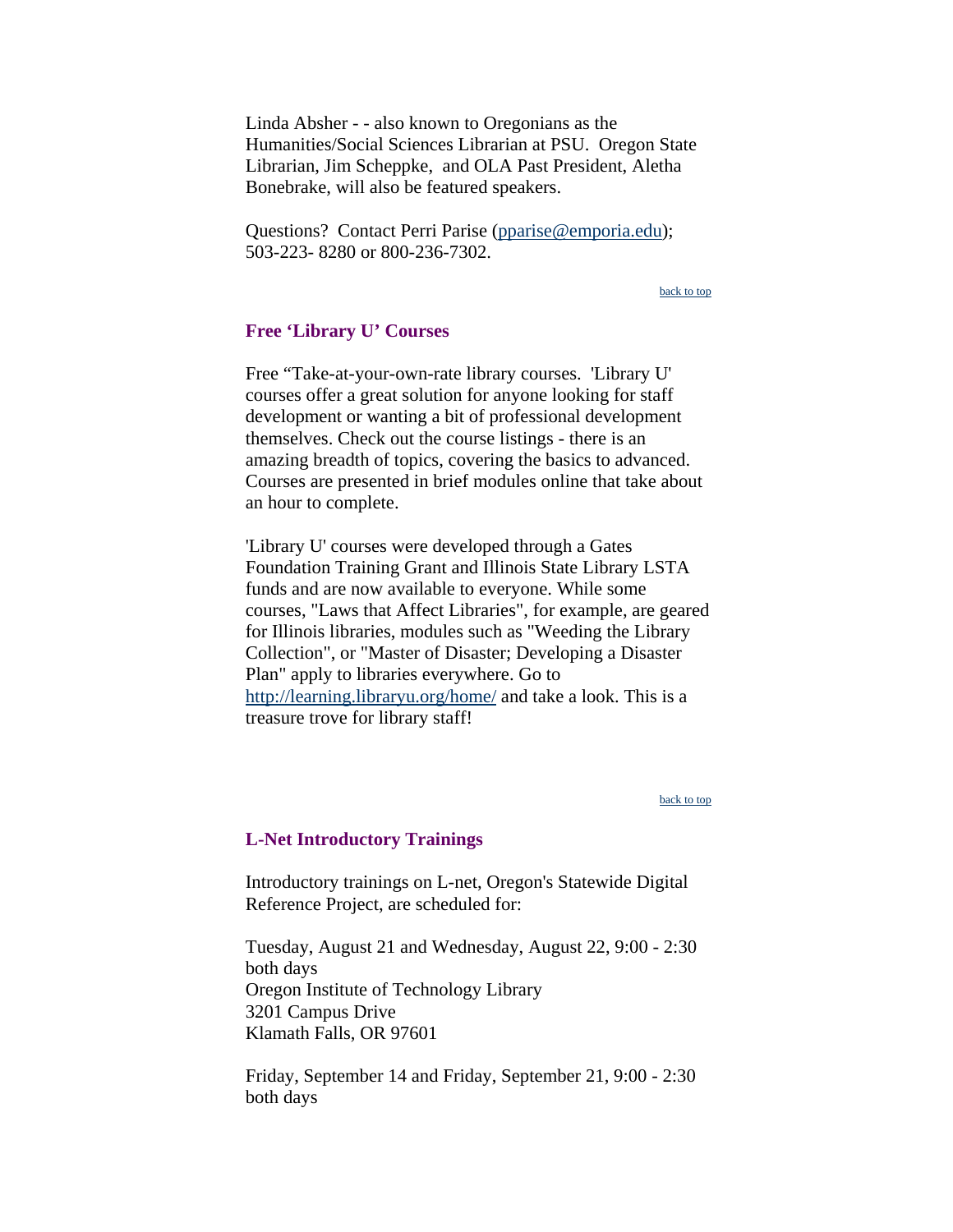<span id="page-5-0"></span>Tigard Public Library 13500 SW Hall Blvd Tigard, OR 97223

The training is for librarians who plan to take shifts staffing L-net at partner libraries. Librarians will receive hands-on training with L-net's chat software, e-mail software, and instruction on techniques for communicating effectively online with patrons and providing reference services online. Training is a two-day event. Attendance at both days is required to staff the service; day two builds upon the training provided on day one.

These trainings are also open to librarians who would like to apply to participate in our volunteer program, typically staffing the service from home computers. The training is free, but space is limited and advance registration is required. If you would like to attend, contact Emily Papagni, [emilyp@multcolib.org](mailto:emilyp@multcolib.org) or 503.988.5433

If you're interested in the training, but unable to attend on these dates, please contact Emily. She will be continuing to schedule additional trainings around the state.

[back to top](#page-0-0)

#### **New Library Media Standards**

New library media standards were adopted on August 1st in Pendleton. Cheryl Livneh, Associate Dean of the Graduate School of Education at Portland State University, comments, "I would like to give my thanks and appreciation to everyone who worked on this project. I believe you did a great service to the PreK-12 students of Oregon, by ensuring that there are a current, rigorous set of standards for library media specialists and that people must go through a program, not just take an exam." You can find these new standards at [http://olaweb.org/hotline/vol13/new\\_lms.pdf](http://olaweb.org/hotline/vol13/new_lms.pdf).

[back to top](#page-0-0)

# **Cool Ideas**

**Corvallis-Benton County Public Library Uses a New Visual Search Tool**